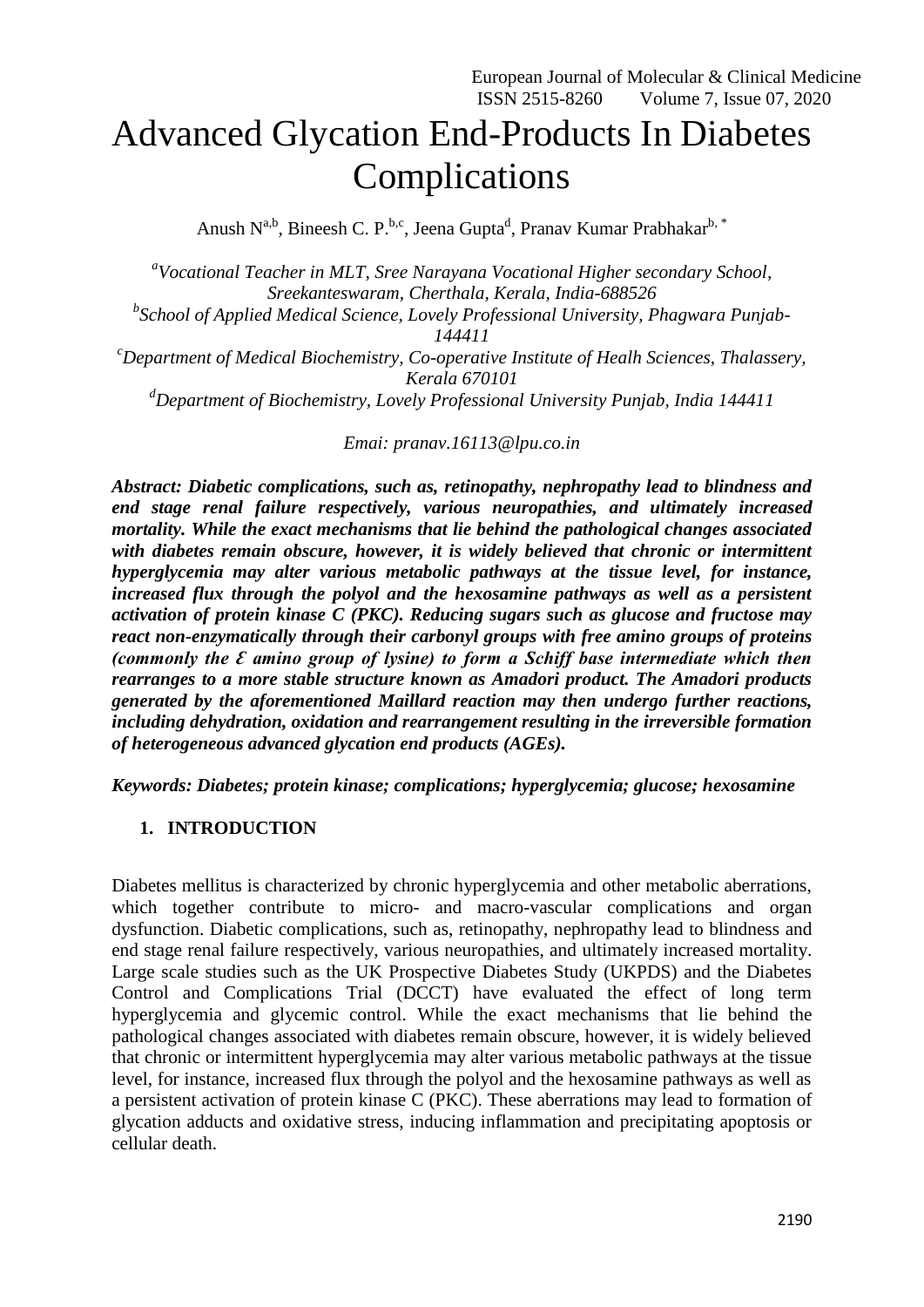## *Advanced Glycation End-products (AGEs)*

Reducing sugars such as glucose and fructose may react non-enzymatically through their carbonyl groups with free amino groups of proteins (commonly the  $\epsilon$  amino group of lysine) to form a Schiff base intermediate which then rearranges to a more stable structure known as Amadori product. The Amadori products generated by the aforementioned Maillard reaction may then undergo further reactions, including dehydration, oxidation and rearrangement resulting in the irreversible formation of heterogeneous advanced glycation end products (AGEs). In addition to proteins, such covalent adducts may be formed with lipids as well as nucleic acids since the amino groups of adenine and guanine are also susceptible to glycation reactions (Vlassara, 1996; Baynes, 2002). Advanced glycation modifies these macromolecules in an irreparable manner, adversely affecting and compromising their structural and functional roles (Brownlee, 1995; Shah and Brownlee, 2016; Sharma et al., 2019). Moreover, oxidative or dicarbonyl stress may trigger oxidation or degradation of glucose to yield dicarbonyl compounds including, but not limited to glyoxal, glyceraldehyde, glycolaldehyde, that may also participate in glycation reactions generating AGEs (Goldin et al., 2006; Prabhakar et al., 2020) which are reported to accumulate intracellularly (Giardino et al., 1994; Sharma et al., 2019). Originally, glycation end products were characterized as fluorescent brown-coloured substances with cross-linking abilities, however, subsequently AGEs such as N-carboxymethylysine (CML), which is the major AGE in vivo, have been identified that are colourless and non-fluorescent with no significant ability to cross-link (Baynes and Thorpe, 1999; Singh, 2012). On the basis of their origin, AGEs have been classified as (i) AGE-1, for glucose-derived glycation products, (ii) AGE-2, glyceraldehyde-derived, (iii) AGE-3, glycoaldehyde-derived, (iv) AGE-4, methylglyoxal derived AGEs, (v) AGE-5, glyoxal-derived AGEs, and (vi) AGE-6, 3-deoxyglucosonederived AGEs (Sato et al., 2006). In fact, specific autoantibodies have been detected against these classes of AGEs in the serum of diabetic patients (Turk et al., 2001; Miura et al., 2004).

# *Dietary AGEs*

Furthermore, there is evidence that AGEs may also be exogenously ingested, with high fat, high protein animal-derived foods being rich in AGEs and likely to form AGEs during the cooking process (Uribarri et al., 2005; Singh et al., 2016; 2018). While dietary AGEs have been reported to constitute 6-7% of the total AGEs pool and shown to induce inflammation in healthy human subjects (Uribarri et al., 2005), however, other groups have debated the role played by dietarily derived AGEs (Lueovano-Contreras et al., 2010; Poulsen et al., 2013) with reports of limited absorption of dietary AGEs and vegetarians having higher AGEs than non-vegetarians. Nonetheless, a diet restricted in food-derived AGEs are considered to inhibit vascular complications in diabetic patients (Uribarri et al., 2010; Lueovano-Contreras et al., 2013) with experimental evidence indicating that long-term dietary AGEs restriction was associated with lowered insulin resistance and oxidative stress. A large prospective study of American women who regularly consumed red meat found increased diabetes risk with the use of cooking methods known to promote browning reactions (Liu et al., 2017; Tandon et al., 2018a, 2018b, 2019). Separate studies on decreasing the amount of food-derived AGE intake in diabetic patients reported a drop in serum levels of AGEs within 2-6 weeks, resulting in a lowering of markers for vascular complications such as C-reactive protein (Luevano-Contreras et al., 2013; Vaid et al., 2014) and inhibition of oxidative degeneration of blood LDL-cholesterol reducing the risk of vascular complications (Wu et al., 2011; Vyas, 2019; Usman et al., 2019). However, various factors such as, differing absorption of AGEs by the gut, ability to bind the receptor for AGEs as well as the type of AGEs, ought to be given due consideration before concluding the evidence of the positive impact of AGE-limiting diets (Yadav et al., 2011; Rhee and Kim, 2018).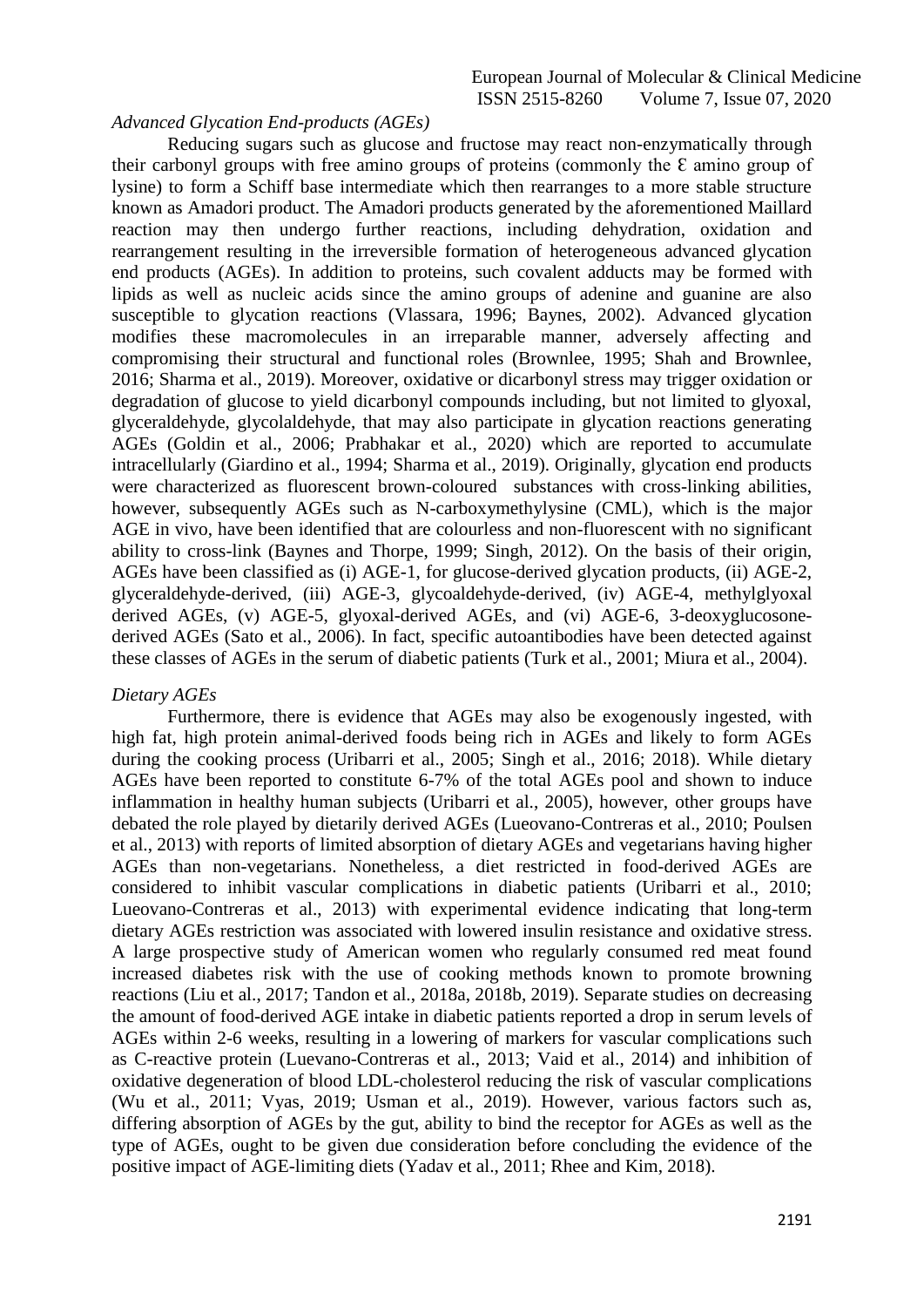## *AGEs accumulation*

AGEs have been found to accumulate in tissues from diabetic patients (Vlassara, 1996; Brownlee, 1995), particularly at sites of diabetic complications, including retina, kidney and atherosclerotic plaques (Hammes et al., 1999). Pugliese (2008) noted that the intracellular accumulation of AGEs may modulate cytoplasmic and nuclear factors, including transcription factors. Additionally the cross-linking ability of AGEs may result in the formation of abnormal cross-links with proteins, such as plasma proteins and collagen, inducing physical and chemical changes in collagen structure and function such as basement membrane thickening and a resistance to proteolytic digestion (Sell et al., 1992).

Studies have shown that the active formation of AGEs and their accumulation in blood and tissues is dependent on both, the degree and the duration of glycemic control. In fact, follow up studies in the DCCT as well as the UKPDS have demonstrated that strict glycemic control over a period of time during the initial stages of diabetes (both type 2 and type 1, respectively) delayed the progression of complications and even, cardiovascular events (DCCT, 2003; Holman et al., 2008). This phenomenon has been described as a legacy effect or the development of a metabolic memory, wherein strict blood glucose regulation in the initial years of diabetes deferred the vascular complications of diabetes. Notably, recent evidence has implicated accumulated AGEs in the onset of vascular complications (Yamagishi and Imaizumi, 2005; Koska et al., 2018) and may well be involved in the development of a metabolic memory.

## *Receptor for AGEs (RAGEs)*

Several AGE binding molecules such as lactoferrin, galectin-3, CD36 have been described (Thornalley, 1998) that are known to act as AGEs receptors with RAGE (receptor for AGEs) being the most well-known and well characterized one (Prabhakar, 2016). RAGE is a multi-ligand receptor capable of binding diverse ligands including cytokines, amphoterin, integrins and amyloid β peptide and fibrills which can, in turn activate RAGE (Hudson et al., 2003). It belongs to the immunoglobulin superfamily and has five domains, three extracellular domains involved in ligand binding, a transmembrane domain for anchorage and lastly, a fifth intracellular domain that interacts with intracellular mediators (Stern et al., 2002). The expression of RAGE is thought to be increased by the presence of AGEs as well as other ligands mentioned previously. The interaction of AGE-RAGE is thought to be associated with pathogenesis (Taguchi et al., 1999) acting by various mechanisms affecting cellular signaling, including increased cytokine and adhesion molecule (ICAM) expression, nuclear factor-kB (NF-kB) activation, induction of oxidative stress, increased vascular permeability, and elevated cytosolic ROS, ultimately causing an inflammatory response (Naka et al., 2004; Piarulli et al., 2012).

A splice variant of RAGE, known as the soluble receptor for AGEs or sRAGE, which is believed to arise from the cleavage of RAGE. Although, the physiological role of this isoform is not completely understood, however, it has been reported to act as a neutralizer of AGE-mediated damage by competing with cell-surface RAGEs for ligand binding, and thus, modulating the AGE-RAGE system (Hanford et al., 2004). Besides, serum levels of sRAGE are reflective of RAGE expression in tissues and thereby, endothelial cell damage; they may also predict the degree of vascular damage (Nakamura et al., 2007).

Indeed, the oxidative stress and inflammation caused by the AGE-RAGE system inactivates endothelial Nitric Oxide Synthase and increases expression of NADPH oxidase causes endothelial cell dysfunction and aggravation of thrombotic tendency (Xu et al., 2005; Yamagishi et al., 2015). The increased NADPH oxidase exacerbates the oxidative stress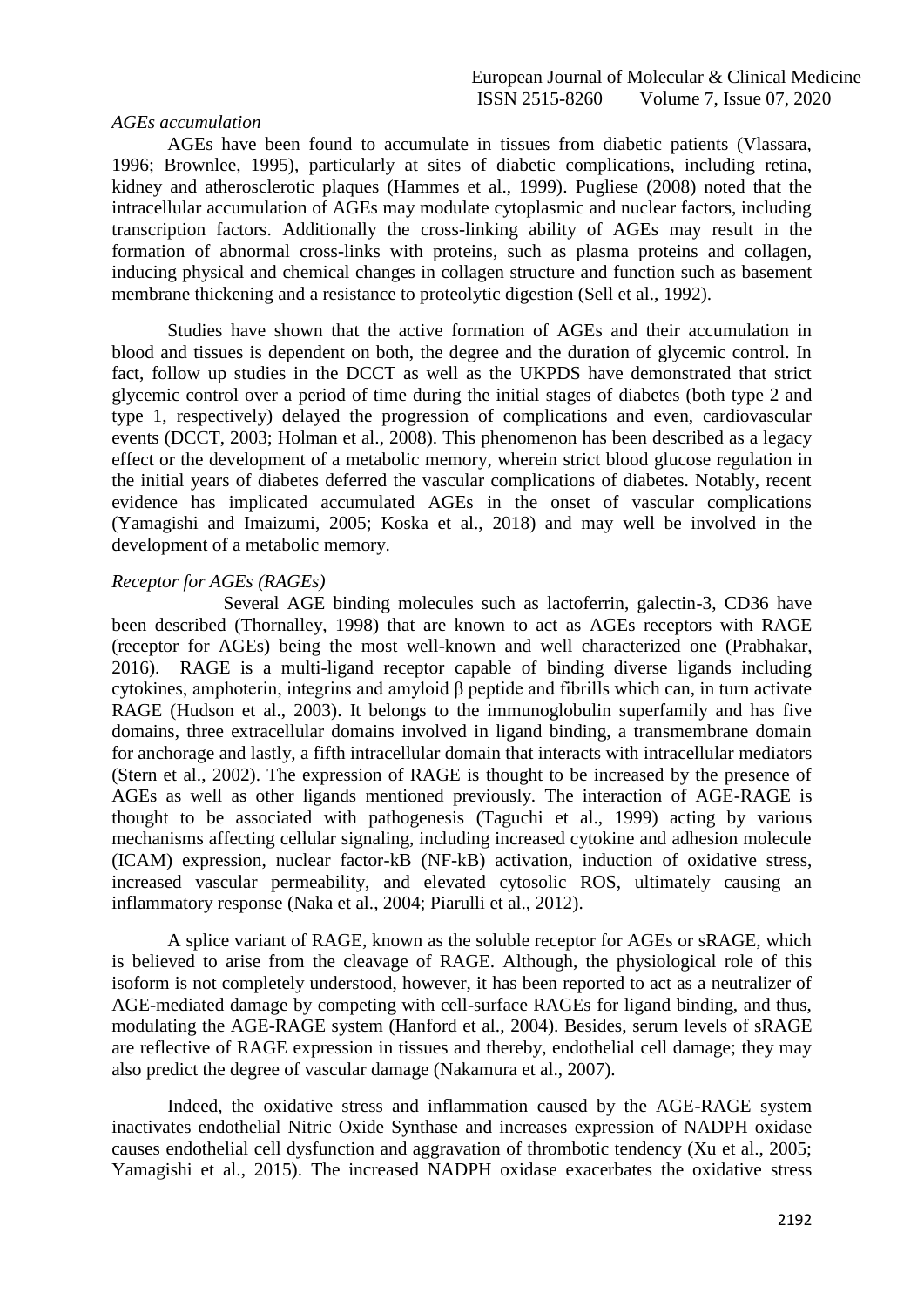while amplifying AGE production and RAGE expression (Cheng et al., 2012). Additionally, the creation of irreversible cross-links by AGEs along with the pro-inflammatory state and vascular endothelial growth factor (VEGF) production induced by AGE-RAGE interaction causes vascular stiffening and pathological angiogenesis (Treins et al., 2001). This may contribute to the development of vascular complications (Goldin et al., 2006) as evidenced by hyperglycemia-induced increase in expression of RAGE in atherosclerotic plaques of diabetic patients (Prabhakar and Sivakumar, 2019), and the more recent observation that AGEs may promote the differentiation of endothelial cells into osteoblasts leading to the formation of calcified lesions in plaques (Wei et al., 2013). Finally, the sustained activation of the AGE-RAGE has also been implicated in the development of a long-term glycemic memory, wherein AGEs bound to long-lasting proteins like collagen serve as a long-term metabolic memory of hyperglycaemia episodes and oxidative stress (Genuth et al., 2005). Jax (2010) proposed that hyperglycaemia (AGEs) -induced ROS-dependent structural changes in the microvasculature might leave a metabolic imprint that manifests as cardiovascular events. Nevertheless, it is the hyperglycemia accompanied by the increased ROS generation and cytokine production aggravated by AGEs that precipitates cellular death and leads to a chronic low grade inflammatory state responsible for diabetic complications.

## *AGEs in diabetic retinopathy*

This is one of the most important and debilitating complications of diabetes where hyperglycemia causes damage to the retinal microvascular cells, development of abnormal blood vessels and other functional/structural changes. A possible role for AGEs in this progression is evidenced by the accumulation of AGEs in retinal pericytes of diabetic patients (Stitt et al., 1997) possibly impairing both their function and survival (Sharma et al., 1995). In addition, vascular damage may also manifest due to platelet aggregation, endothelial dysfunction, hypertension and induction of vascular endothelial growth factor (Antonietti et al., 2006). More recently, another aspect that has been discussed is neuronal damage that might also contribute to the pathogenesis (Mendez et al., 2010). AGEs have been postulated to play a role since their accumulation is reported to impair retinal physiology by rendering Muller macroglia dysfunctional and various other changes that lead to retinal neural neurotoxicity (Genuth et al., 2005).

## *AGEs in diabetic neuropathy*

Diabetic neuropathy affects both peripheral and autonomic nerves manifesting, for instance, as lower limb morbidity or a cause of sudden death, respectively. Hyperglycemia has been reported to stimulate glycolytic and polyol pathways in peripheral nerves (Wada and Yagihashi, 2005) with demonstrations of the formation and accumulation of AGEs in peripheral nerves in experimental animal models (Wada et al., 2001) and in diabetic patients (Sugimoto et al., 1997). Furthermore, multiple publications have described how AGEsinduced modifications of ECM proteins may lead to basement membrane thickness, whereas the modification of specific proteins may explain the interrupted neuronal transport, nerve fibre demyelination in Schwann cells, atrophy and degeneration of nerve fibre and loss of axonal nerve fibre regeneration (as reviewed by Chilelli et al., 2013). Thus, AGEs may directly impair the structural and functional roles of proteins, directly by glycation and indirectly, by activation of RAGE, and the resulting pathological processes may inflict neural damage, particularly the AGE-RAGE mediated microangiopathy in the peripheral nerve (Wada and Yagihashi, 2005).

# *AGEs in diabetic nephropathy*

Diabetic nephropathy is one of the most commonly encountered complications of diabetes and refers to a progressive decline in kidney function, specifically the glomerular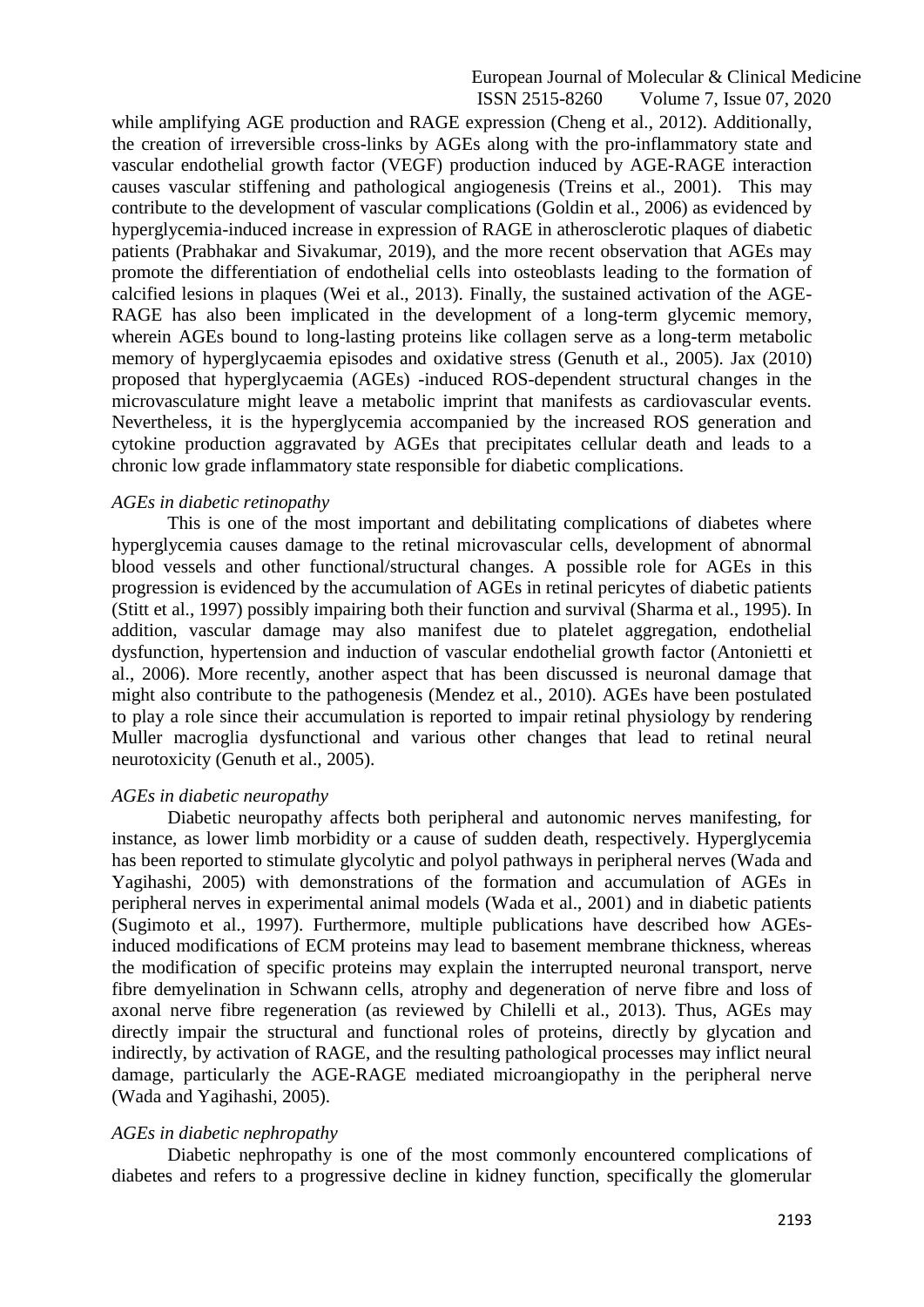filtration rate that has been correlated by Genuth and colleagues (2005) with increasing AGEs in circulation. The deleterious effects of these extend to multiple aspects including but not limited to cross-linking of matrix proteins by AGEs and modulation of signaling pathways that contribute to disturbed structural integrity and compromised functionality. The interaction of AGEs with RAGE has been shown to activate signaling pathways that induce apoptosis and lead to the generation of an endogenous inhibitor of NOS contributing to the development and progression of diabetic nephropathy (Ojima et al., 2013). The increased vascular permeability of albumin maybe attributed to the impaired functioning of the glycated collagen while glycation of other structural proteins in the extracellular matrix may prevent their degradation causing accumulation of collagens laminins and fibronectins resulting in the increased basement membrane thickness seen in nephropathy (Forbes et al., 2003). Moreover, diabetic nephropathy is a dual edged sword such that damage is inflicted by increased AGEs formation on the one hand and reduced clearance of serum AGEs on the other (Yamagishi et al., 2010).

# **2. CONCLUSION**

In addition to ROS, AGEs, seem to be key players in the pathogenesis of diabetes-related complications with their modulation of signalling pathways and generation of cytokines and inflammatory molecules. Viewed from an etiologic standpoint, approaches targeting the formation, accumulation and interaction of AGEs may be significant targets in the control of diabetic complications. Several drugs including statins, telmisartin and ramipril and some anti-diabetic drugs are known to modulate AGEs by inhibiting AGEs formation, RAGE expression or post-RAGE signal transduction (Rhee and Kim, 2018). While these recently identified compounds and modulation of metabolic steps as potential therapeutics need further evaluation for their AGE-specific therapeutic potential, they may putatively be developed along with other interventions including glycemic control and AGEs-limited diet for limiting diabetic complications and improving the overall quality of life of diabetics.

# **REFERENCES:**

- [1] Antonetti, D. A., Barber, A. J., Bronson, S. K., Freeman, W. M., Gardner, T. W., Jefferson, L. S., Kester, M., Kimball, S.R., Krady, J.K., LaNoue, K.F., Norbury, C. C. (2006). Diabetic retinopathy: seeing beyond glucose-induced microvascular disease. Diabetes, 55(9), 2401-2411.
- [2] Banerjee, M., Khursheed, R., Yadav, A. K., Singh, S. K., Gulati, M., Pandey, D. K., Prabhakar, P.K., Kumar, R., Porwal, O., Awasthi, A. & Kumari, Y. (2020). A Systematic Review on Synthetic Drugs and Phytopharmaceuticals Used to Manage Diabetes. Current Diabetes Reviews, 16(4), 340-356..
- [3] Baynes, J. W. (2002). The Maillard hypothesis on aging: time to focus on DNA. Annals of the New York Academy of Sciences, 959(1), 360-367.
- [4] Baynes, J. W., & Thorpe, S. R. (1999). Role of oxidative stress in diabetic complications: a new perspective on an old paradigm. Diabetes, 48(1), 1-9.
- [5] Brownlee, M. (1994). Advanced protein glycosylation in diabetes and aging. Annu Rev Med, 154, 2473-2479.
- [6] Prabhakar, P. K., Singh, K., Kabra, D., & Gupta, J. (2020). Natural SIRT1 modifiers as promising therapeutic agents for improving diabetic wound healing. Phytomedicine, 153252.
- [7] Cheng, C. L., Tang, Y., Zheng, Z., Liu, X., Zengchun, C. Y., Wang, C., & Lou, T. Q. (2012). Advanced glycation end-products activate the renin-angiotensin system through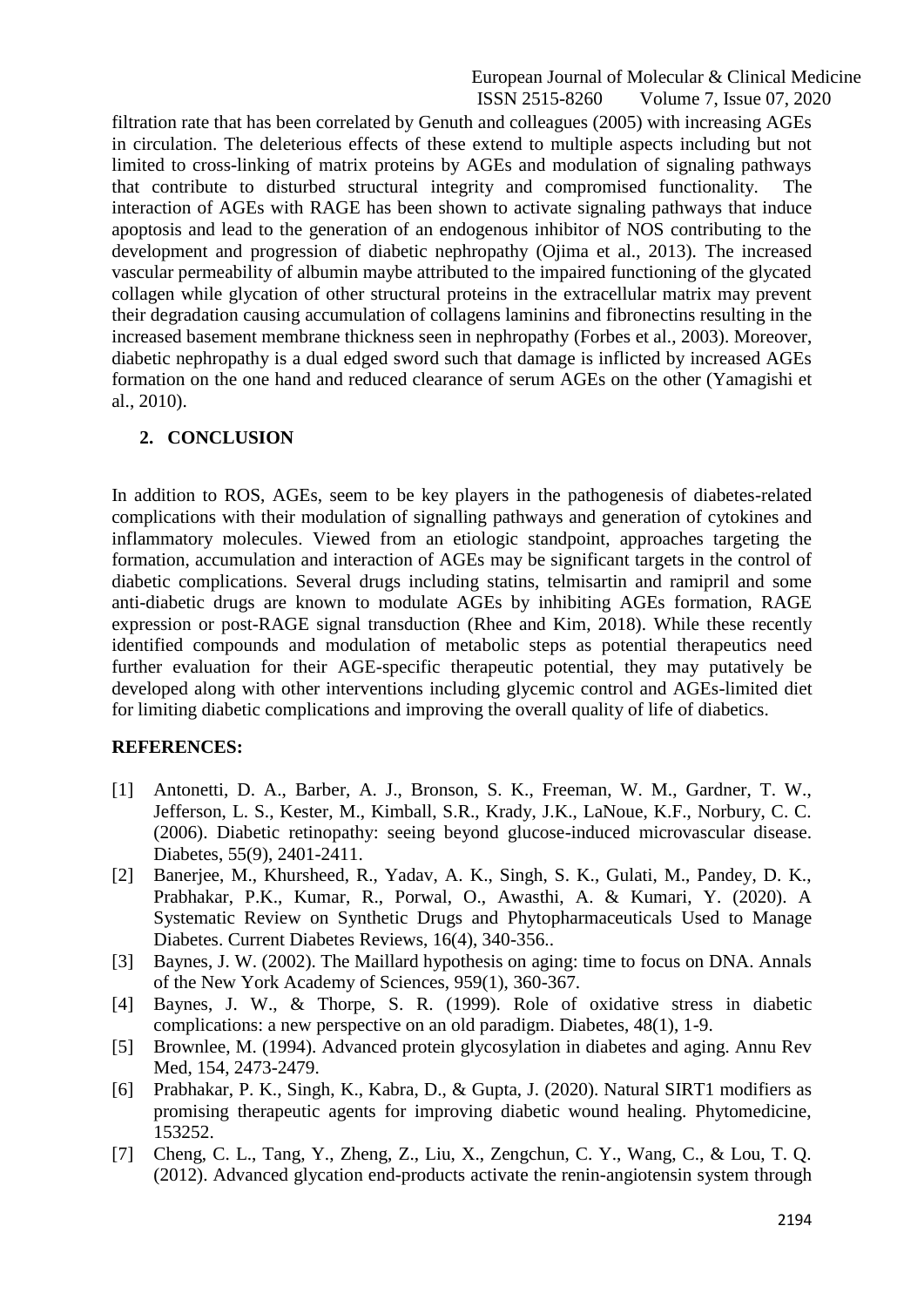the RAGE/PI3-K signaling pathway in podocytes. Clinical and Investigative Medicine, E282-E293.

- [8] Forbes, J. M., Cooper, M. E., Oldfield, M. D., & Thomas, M. C. (2003). Role of advanced glycation end products in diabetic nephropathy. Journal of the American Society of Nephrology, 14(suppl 3), S254-S258.
- [9] Genuth, S., Sun, W., Cleary, P., Sell, D. R., Dahms, W., Malone, J., Sivitz, W., & Monnier, V. M. (2005). Glycation and carboxymethyllysine levels in skin collagen predict the risk of future 10-year progression of diabetic retinopathy and nephropathy in the diabetes control and complications trial and epidemiology of diabetes interventions and complications participants with type 1 diabetes. Diabetes, 54(11), 3103-3111.
- [10] Giardino, I., Edelstein, D., & Brownlee, M. (1994). Nonenzymatic glycosylation in vitro and in bovine endothelial cells alters basic fibroblast growth factor activity. A model for intracellular glycosylation in diabetes. The Journal of clinical investigation, 94(1), 110-117.
- [11] Goldin, A., Beckman, J. A., Schmidt, A. M., & Creager, M. A. (2006). Advanced glycation end products: sparking the development of diabetic vascular injury. Circulation, 114(6), 597-605.
- [12] Hammes, H. P., Alt, A., Niwa, T., Clausen, J. T., Bretzel, R. G., Brownlee, M., & Schleicher, E. D. (1999). Differential accumulation of advanced glycation end products in the course of diabetic retinopathy. Diabetologia, 42(6), 728-736.
- [13] Hanford, L. E., Enghild, J. J., Valnickova, Z., Petersen, S. V., Schaefer, L. M., Schaefer, T. M., Reinhart, T.A., & Oury, T. D. (2004). Purification and characterization of mouse soluble receptor for advanced glycation end products (sRAGE). Journal of Biological Chemistry, 279(48), 50019-50024..
- [14] Hofmann, M. A., Drury, S., Fu, C., Qu, W., Taguchi, A., Lu, Y., Avila, C., Kambham, N., Bierhaus, A., Nawroth, P., & Neurath, M. F. (1999). RAGE mediates a novel proinflammatory axis: a central cell surface receptor for S100/calgranulin polypeptides. Cell, 97(7), 889-901.
- [15] Holman, R. R., Paul, S. K., Bethel, M. A., Matthews, D. R., & Neil, H. A. W. (2008). 10-year follow-up of intensive glucose control in type 2 diabetes. New England journal of medicine, 359(15), 1577-1589.
- [16] Hudson, B. I., Bucciarelli, L. G., Wendt, T., Sakaguchi, T., Lalla, E., Qu, W., Lu, Y., Lee, L., Stern, D.M., Naka, Y., & Ramasamy, R. (2003). Blockade of receptor for advanced glycation endproducts: a new target for therapeutic intervention in diabetic complications and inflammatory disorders. Archives of biochemistry and biophysics, 419(1), 80-88.
- [17] Jax, T. W. (2010). Metabolic memory: a vascular perspective. Cardiovascular diabetology,  $9(1)$ , 1-8.
- [18] Koska, J., Saremi, A., Howell, S., Bahn, G., De Courten, B., Ginsberg, H., Beisswenger, P.J. & Reaven, P. D. (2018). Advanced glycation end products, oxidation products, and incident cardiovascular events in patients with type 2 diabetes. Diabetes care, 41(3), 570-576.
- [19] Liu, G., Zong, G., Hu, F. B., Willett, W. C., Eisenberg, D. M., & Sun, Q. (2017). Cooking methods for red meats and risk of type 2 diabetes: a prospective study of US women. Diabetes Care, 40(8), 1041-1049.
- [20] Luevano-Contreras, C., & Chapman-Novakofski, K. (2010). Dietary advanced glycation end products and aging. Nutrients, 2(12), 1247-1265.
- [21] Luévano-Contreras, C., Garay-Sevilla, M. E., Wrobel, K., Malacara, J. M., & Wrobel, K. (2012). Dietary advanced glycation end products restriction diminishes inflammation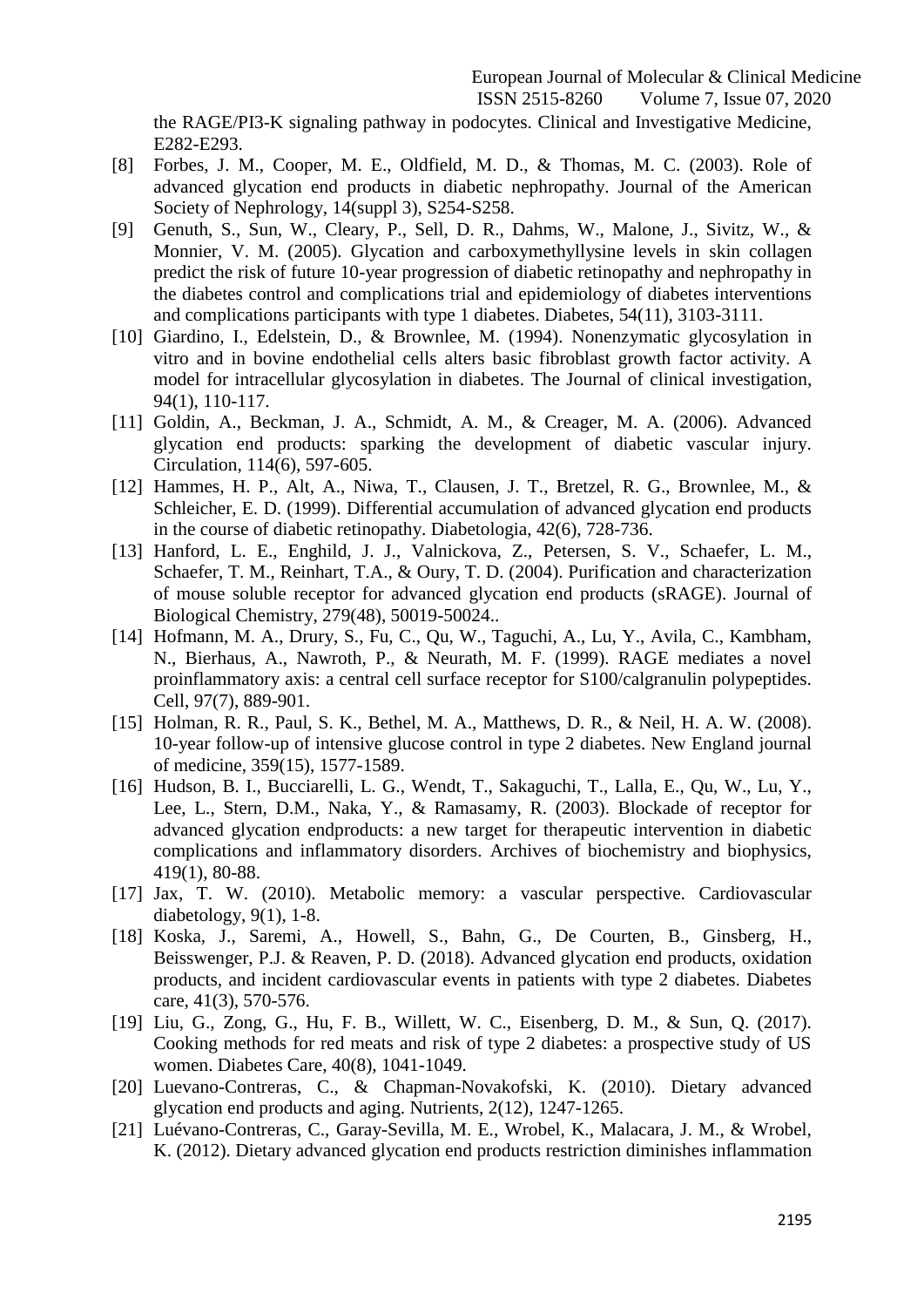markers and oxidative stress in patients with type 2 diabetes mellitus. Journal of clinical Biochemistry and Nutrition, 12-40.

- [22] Méndez, J. D., Xie, J., Aguilar-Hernández, M., & Méndez-Valenzuela, V. (2010). Molecular susceptibility to glycation and its implication in diabetes mellitus and related diseases. Molecular and cellular biochemistry, 344(1-2), 185-193.
- [23] Miura, J., Uchigata, Y., Yamamoto, Y., Takeuchi, M., Sakurai, S., Watanabe, T., Yonekura, H., Yamagishi, S.I., Makita, Z., Sato, A. & Omori, Y. (2004). AGE downregulation of monocyte RAGE expression and its association with diabetic complications in type 1 diabetes. Journal of diabetes and its complications, 18(1), 53- 59.
- [24] Nakamura, K., Yamagishi, S. I., Adachi, H., Kurita-Nakamura, Y., Matsui, T., Yoshida, T., & Imaizumi, T. (2007). Serum levels of sRAGE, the soluble form of receptor for advanced glycation end products, are associated with inflammatory markers in patients with type 2 diabetes. Molecular Medicine, 13(3-4), 185-189.
- [25] Ojima, A., Ishibashi, Y., Matsui, T., Maeda, S., Nishino, Y., Takeuchi, M., Fukami, K. & Yamagishi, S. I. (2013). Glucagon-like peptide-1 receptor agonist inhibits asymmetric dimethylarginine generation in the kidney of Streptozotocin-induced diabetic rats by blocking advanced glycation end product–induced protein arginine methyltranferase-1 expression. The American journal of pathology, 182(1), 132-141.
- [26] Piarulli, F., Sartore, G., & Lapolla, A. (2013). Glyco-oxidation and cardiovascular complications in type 2 diabetes: a clinical update. Acta diabetologica, 50(2), 101-110.
- [27] Poulsen, M. W., Hedegaard, R. V., Andersen, J. M., de Courten, B., Bügel, S., Nielsen, J., Skibsted, L.H. & Dragsted, L. O. (2013). Advanced glycation endproducts in food and their effects on health. Food and Chemical Toxicology, 60, 10-37.
- [28] Pugliese, G. (2008). Do advanced glycation end products contribute to the development of long-term diabetic complications?. Nutrition, Metabolism and Cardiovascular Diseases, 18(7), 457-460.
- [29] Rhee, S. Y., & Kim, Y. S. (2018). The role of advanced glycation end products in diabetic vascular complications. Diabetes & metabolism journal, 42(3), 188-195.
- [30] Sato, T., Iwaki, M., Shimogaito, N., Wu, X., Yamagishi, S. I., & Takeuchi, M. (2006). TAGE (toxic AGEs) theory in diabetic complications. Current Molecular Medicine, 6(3), 351-358.
- [31] Prabhakar, P. K. (2016). Pathophysiology of secondary complications of diabetes mellitus. Asian J Pharm Clin Res, 9(1), 32-36.
- [32] Prabhakar, P. K., & Sivakumar, P. M. (2019). Protein tyrosine phosphatase 1B inhibitors: A novel therapeutic strategy for the management of type 2 diabetes mellitus. Current pharmaceutical design, 25(23), 2526-2539.
- [33] Sell, D. R., Lapolla, A., Odetti, P., Fogarty, J., & Monnier, V. M. (1992). Pentosidine formation in skin correlates with severity of complications in individuals with longstanding IDDM. Diabetes, 41(10), 1286-1292.
- [34] Sharma, A., Shahzad, B., Kumar, V., Kohli, S. K., Sidhu, G. P. S., Bali, A. S., Handa, N., Kapoor, D., Bhardwaj, R., Zheng, B. (2019). Phytohormones regulate accumulation of osmolytes under abiotic stress. Biomolecules, 9(7), 285.
- [35] Sharma, N. K., Gardiner, T. A., & Archer, D. B. (1985). A morphologic and autoradiographic study of cell death and regeneration in the retinal microvasculature of normal and diabetic rats. American journal of ophthalmology, 100(1), 51.
- [36] Sharma, P., Mehta, M., Dhanjal, D. S., Kaur, S., Gupta, G., Singh, H., Thangavelu, L., Rajeshkumar, S., Tambuwala, M., Bakshi, H.A., Chellappan, D. K. (2019). Emerging trends in the novel drug delivery approaches for the treatment of lung cancer. Chemicobiological interactions, 309, 108720.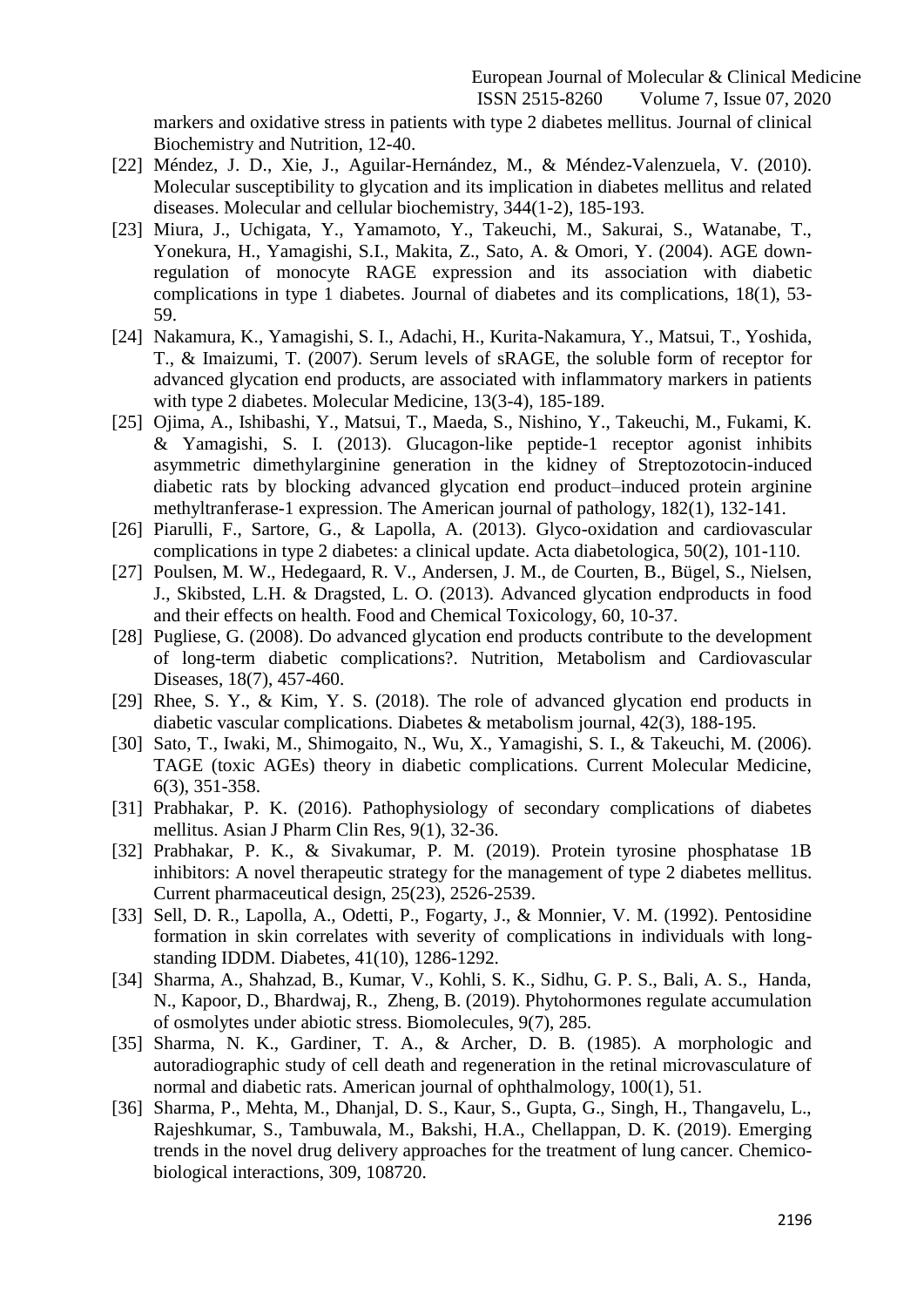- [37] Singh, A. (2012). Hydroxyapatite, a biomaterial: its chemical synthesis, characterization and study of biocompatibility prepared from shell of garden snail, Helix aspersa. Bulletin of Materials Science, 35(6), 1031-1038.
- [38] Singh, R., Barden, A., Mori, T., & Beilin, L. (2001). Advanced glycation end-products: a review. Diabetologia, 44(2), 129-146.
- [39] Singh, S., Kumar, V., Chauhan, A., Datta, S., Wani, A. B., Singh, N., & Singh, J. (2018). Toxicity, degradation and analysis of the herbicide atrazine. Environmental chemistry letters, 16(1), 211-237.
- [40] Singh, S., Singh, N., Kumar, V., Datta, S., Wani, A. B., Singh, D., Singh, K., Singh, J. (2016). Toxicity, monitoring and biodegradation of the fungicide carbendazim. Environmental chemistry letters, 14(3), 317-329.
- [41] Stern, D. M., Du Yan, S., Yan, S. F., & Schmidt, A. M. (2002). Receptor for advanced glycation endproducts (RAGE) and the complications of diabetes. Ageing research reviews, 1(1), 1-15.
- [42] Stitt, A. W., Li, Y. M., Gardiner, T. A., Bucala, R., Archer, D. B., & Vlassara, H. (1997). Advanced glycation end products (AGEs) co-localize with AGE receptors in the retinal vasculature of diabetic and of AGE-infused rats. The American journal of pathology, 150(2), 523.
- [43] Sugimoto, K., Nishizawa, Y., Horiuchi, S., & Yagihashi, S. (1997). Localization in human diabetic peripheral nerve of Nɛ-carboxymethyllysine-protein adducts, an advanced glycation endproduct. Diabetologia, 40(12), 1380-1387.
- [44] Tandon, R., Luxami, V., Dosanjh, H. S., Tandon, N., & Paul, K. (2018). Insulin therapy for diabetes epidemic: a patent review. Current drug delivery, 15(6), 777-794.
- [45] Tandon, R., Singh, I., Luxami, V., Tandon, N., & Paul, K. (2019). Recent advances and developments of in vitro evaluation of heterocyclic moieties on cancer cell lines. The Chemical Record, 19(2-3), 362-393.
- [46] Tandon, R., Tandon, N., Gupta, N., & Gupta, R. (2018). Art of synthesis of desired polymorphs: A review. Asian J. Chem, 30, 5-14.
- [47] Thornalley, P. J. (1998). Cell activation by glycated proteins. AGE receptors, receptor recognition factors and functional classification of AGEs. Cellular and molecular biology (Noisy-le-Grand, France), 44(7), 1013-1023.
- [48] Treins, C., Giorgetti-Peraldi, S., Murdaca, J., & Van Obberghen, E. (2001). Regulation of vascular endothelial growth factor expression by advanced glycation end products. Journal of Biological Chemistry, 276(47), 43836-43841.
- [49] Turk, Z., Ljubic, S., Turk, N., & Benko, B. (2001). Detection of autoantibodies against advanced glycation endproducts and AGE-immune complexes in serum of patients with diabetes mellitus. Clinica Chimica Acta, 303(1-2), 105-115.
- [50] Uribarri, J., Cai, W., Sandu, O., Peppa, M., Goldberg, T., & Vlassara, H. (2005). AGE content of various foods. Ann NY Acad Sci, 1043, 461-6.
- [51] Uribarri, J., Woodruff, S., Goodman, S., Cai, W., Chen, X., Pyzik, R., Yong, A., Striker, G.E. & Vlassara, H. (2010). Advanced glycation end products in foods and a practical guide to their reduction in the diet. Journal of the American Dietetic Association, 110(6), 911-916.
- [52] Vaid, S. K., Kumar, B., Sharma, A., Shukla, A. K., & Srivastava, P. C. (2014). Effect of Zn solubilizing bacteria on growth promotion and Zn nutrition of rice. Journal of soil science and plant nutrition, 14(4), 889-910.
- [53] Vlassara, H. (1996). Advanced glycation end-products and atherosclerosis. Annals of medicine, 28(5), 419-426.